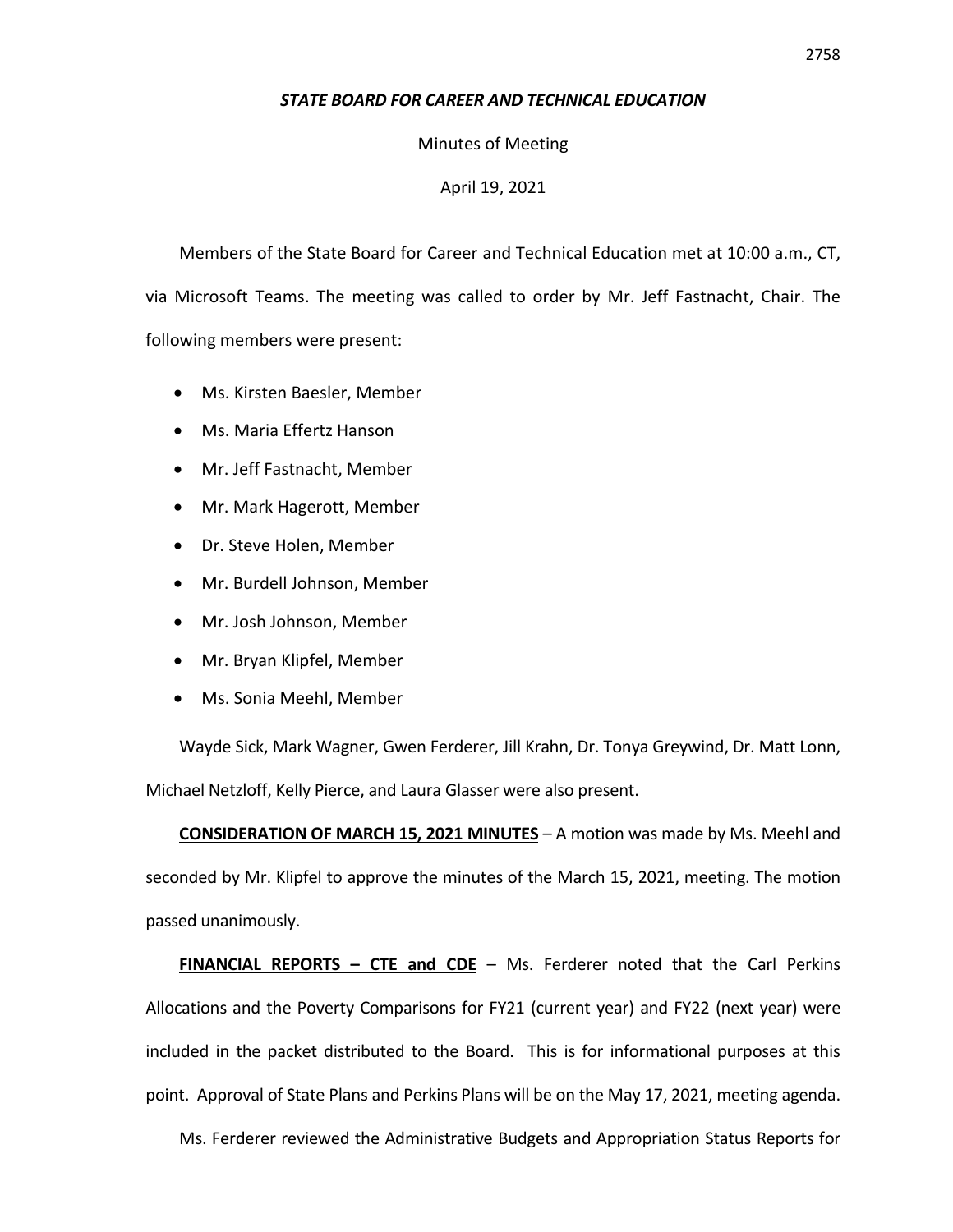CTE and CDE for month ended March 2021, reporting that both CTE and CDE are within the overall budget and there are no concerns. Remodeling costs are expected to be on the May or June Appropriation Status Report (Expenditures: Operating Expenses.)

Dr. Lonn reported that the CDE budget is on track. Budgeted carryover dollars carry them through the summer months.

A motion was made by Mr. Haggerot and seconded by Ms. Effertz Hanson to approve the CTE and CDE financial reports as presented. The motion passed unanimously.

**CDE REPORT** – Dr. Lonn reviewed status of CDE and displayed the CDE Power BI dashboard. Enrollments have increased from over 5,000 at this time last school year to over 10,000 this school year. CDE is in the process of completing staff evaluations for over 105 employees compared to 45 to 50 employees last year.

Dr. Lonn will provide an update at the May Board meeting on the status of the organizational objectives that were set at the beginning of the school year. He will also be working on an end of year report; the school year does not end for CDE until June 30. Dr. Lonn asked the Board to begin consideration of the prices charged by CDE for course tuition. He anticipates submitting a formal proposal to the Board in May. Dr. Lonn stated that the ND Legislature, in SB 2019, reinstated all of the funding for CDE, as they did not want kids, parents, school districts, to pay more for an online course. Dr. Lonn was asked to include links to the Legislative testimony in the May Board meeting information.

There was discussion on enrollment and pass rates of core courses vs. electives and the number of students assigned to instructors. Dr. Lonn reported that CDE is preparing to serve an anticipated 10,000 students a school year, noting that CDE will re-open to out-of-state enrollments next school year.

The Board extended their appreciation to Dr. Lonn and CDE staff for meeting the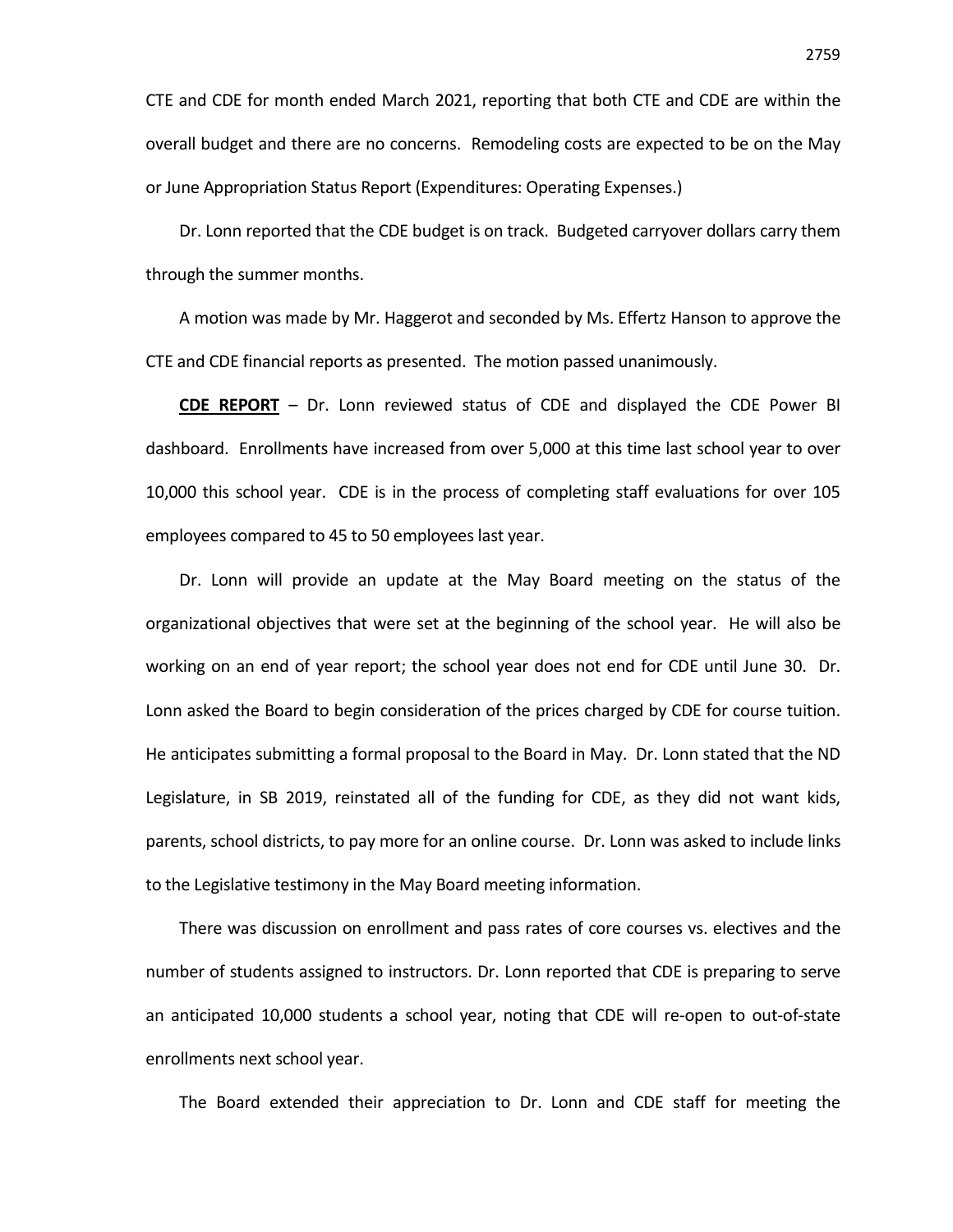challenges this school year and thanked Dr. Lonn for his report.

**STATE DIRECTOR'S REPORT** – Mr. Sick reported on meetings and activities he and the agency are involved in which included:

Staffing changes – Dawn Ulmer has been hired as Strategic Projects Manager and will be begin on June 15. Brenda Schuler has retired and Bonnie Schuchard will be retiring on May 3. Mr. Sick, Mr. Wagner, and Ms. Ferderer are working with HRMS in reviewing the administrative assistant positions at CTE.

Mr. Sick provided an update on CTSO events and state conference activities.

Mr. Sick reported that the Career Resource Network has been holding face-to-face workshops across the state. The contract for RUReady.ND.gov has been extended through the next school year and a single sign on for RUReady.ND.gov through PowerSchool should be in place by the beginning of the school year.

CTE's office space is undergoing a update. The renovation includes a large conference room that CTE will use for staff meetings, CTE State Board meetings, and the invitation has been extended that it could be used by DPI for State Board of Public School Education meetings. The new room should be ready for the June State Board for CTE meeting.

CTE data is now included on the [Insights.ND.gov](https://insights.nd.gov/) website. There will be a demo of the site at an upcoming Board meeting.

Work-based Learning Guidance was launched on April 5. Meetings/trainings are being planned for throughout the summer and fall.

Advance CTE has launched "Without Limits: A Shared Vision for the Future of Career Technical Education." Mr. Sick reviewed the 5 key principles of the vision:

- Each learner engages in a cohesive, flexible, and responsive career preparation ecosystem
- Each learner feels welcome in, is supported by, and has the means to succeed in the career preparation ecosystem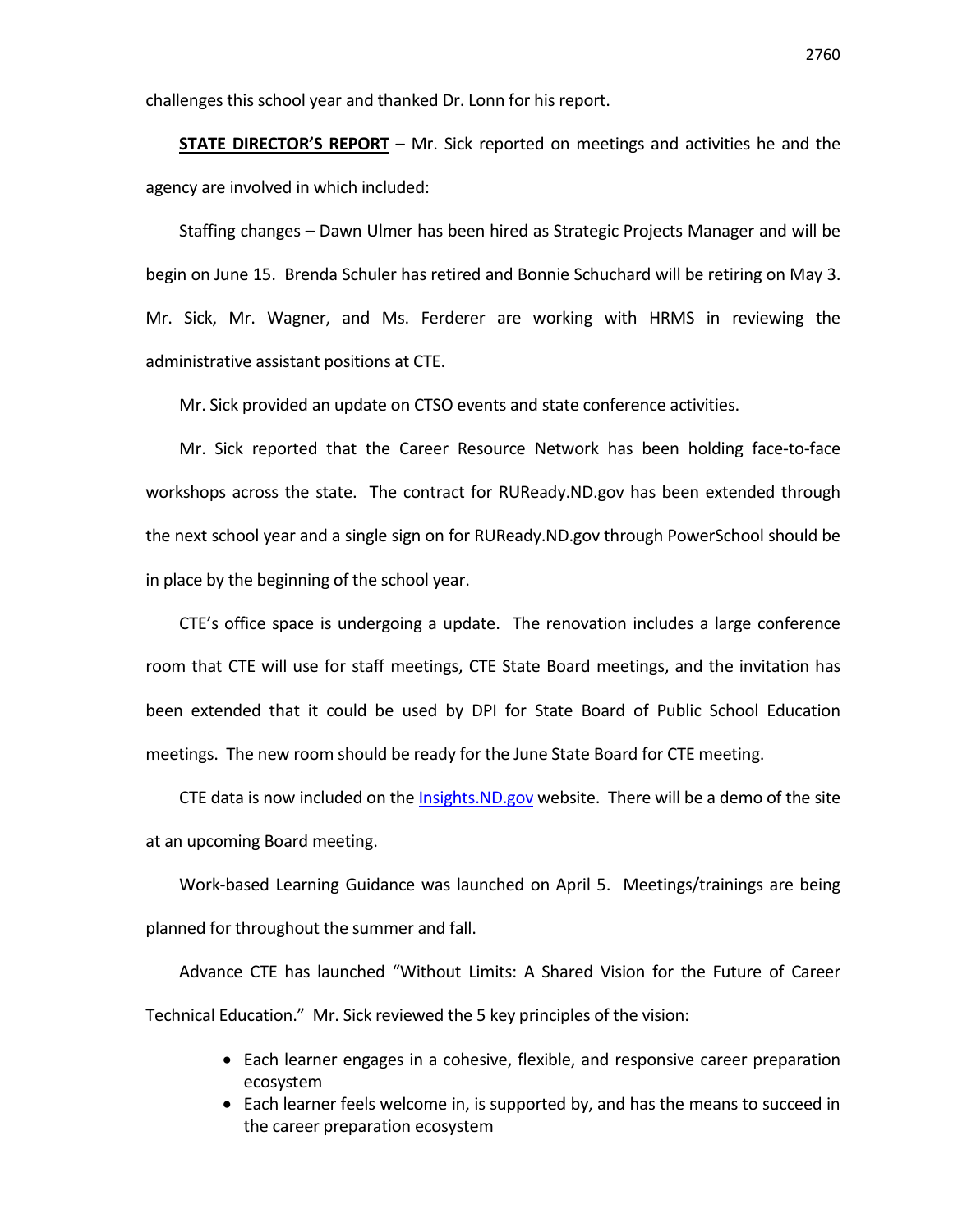- Each learner skillfully navigates their own career journey
- Each learner's skills are counted, valued, and portable
- Each learner can access CTE without borders

A public comment period is open until May 7 to collect recommendations for changes to the Career Clusters Framework. The opportunity to provide feedback has been shared statewide. Changes to the Framework would occur in 2023 or 2024.

Upcoming events that Mr. Sick will be involved in include: working with DPI in providing Choice Ready Grant Training sessions; the North Dakota Department of Labor State Apprenticeship Expansion Grant Advisory Committee is meeting this week; the Indian Education Advisory Council is meeting this week; and the quarterly CTE Directors Meeting is scheduled for May 6.

Public comment for making changes to the Reading Language Arts target closed on Thursday, April 15. Mr. Sick and Mr. Wagner will be reviewing the recommendations and will present the information to the Board at the May meeting.

Mr. Hagerott shared with the Board information about the Endless Frontier Act. The congressional bill currently includes draft language that is CTE/Community College centric. It also includes the opportunity for innovation hubs, including one in a rural area.

The Board thanked Mr. Sick for his report.

**LEGISLATIVE UPDATE** – Mr. Sick reported on the bills being followed.

- HB1015: OMB Budget bill, some senators have indicated that they will be submitting an amendment to HB1015 that would include money from Federal CARES dollars for new CTE centers and expansion of existing centers.
- HB1232: virtual instruction bill, allows school to adopt policies for students to engage in distance instruction and still qualify for the ADM. The bill was in conference committee at the end of last week.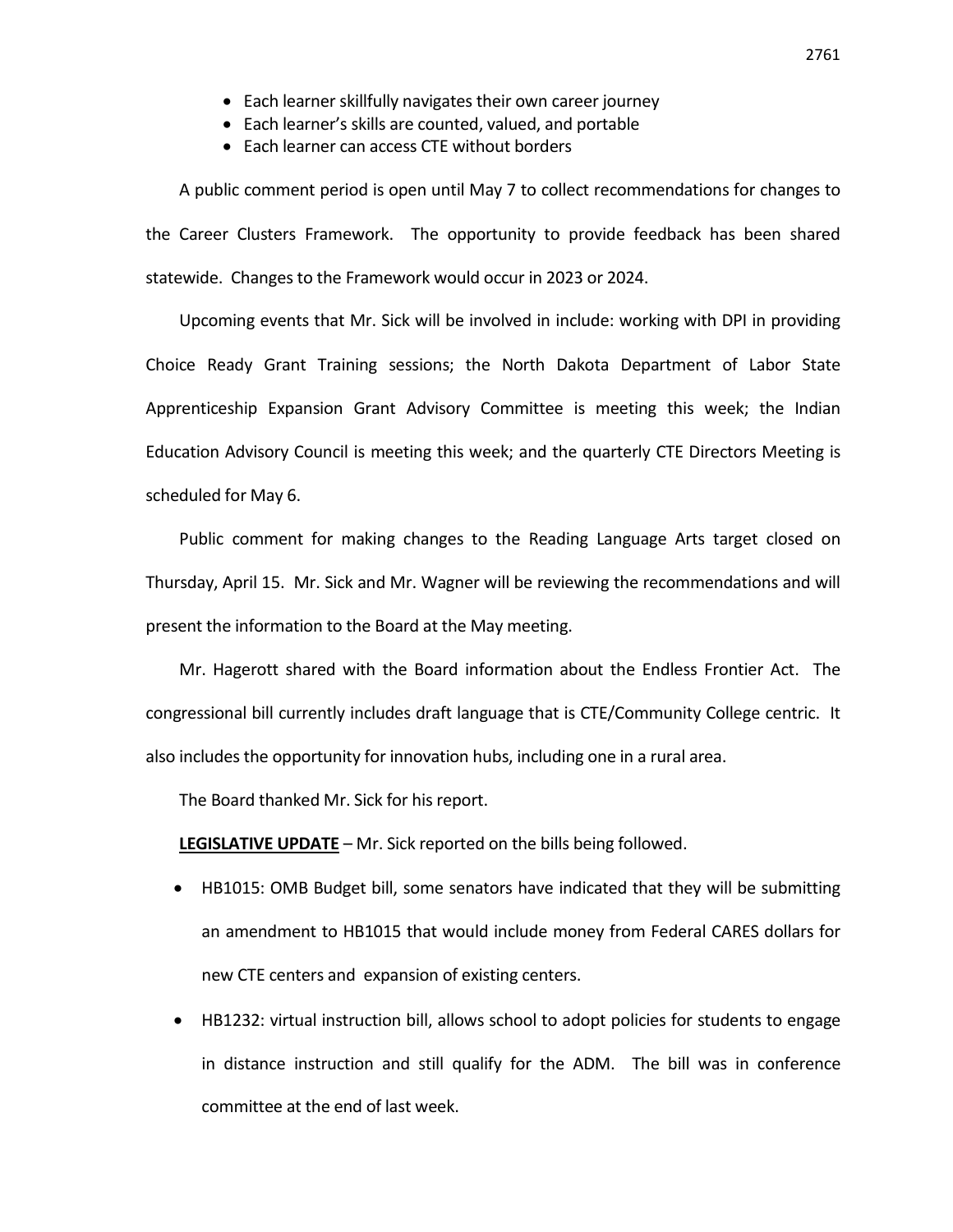- HB1375: scholarship for students completing dual credit courses who enrolled in a ND college or university – passed house floor last week and should be headed to the Governor for his signature.
- HB1380: Legacy Fund Streaming bill, sets aside Legacy Fund earnings, if passed, starting in 2023-25 for workforce enrichment programs. The bill is still in conference committee.
- HB1431: Bonding bill any CTE funding has been moved out of this bill.
- HB1478: Alternative Education Opportunities bill, allows for credit to be awarded for activities outside of the classroom, a sister bill to SB2196 which provides a bypass for going through an innovation waiver with DPI.
- SB2019: CTE Appropriations bill, the conference committee voted and passed their report this morning. Current standings are: Marketplace for Kids - \$300,000; TrainND \$2 million; CDE - small increase for pay increases; Farm Management Education reduced by \$188,000 to approximately \$1.7 million; Secondary Grants: Cost to Continue - \$1.25 million, new and expanding - \$1 million.
- SB2289 aligns the state scholarship requirements with the Choice Ready Framework, phasing out the Academic and CTE Scholarship.
- HCR3035 study of the duties of CTE and the State Board for CTE.

The Board thanked Mr. Sick for his work during the session.

### **PRIVATE CAREER SCHOOL PRESENTATION – THE SALON PROFESSIONAL ACADEMY** –

Ms. Jill Krahn, The Salon Professional Academy (TSPA), presented to the Board about TSPA. TSPA was founded in Fargo, North Dakota, in 2003. TSPA has expanded to 45 locations nationwide as franchises through L'Oréal/Redken, with the main office in Fargo. TSPA makes sure that students learn technical skills and also focuses on the personal development of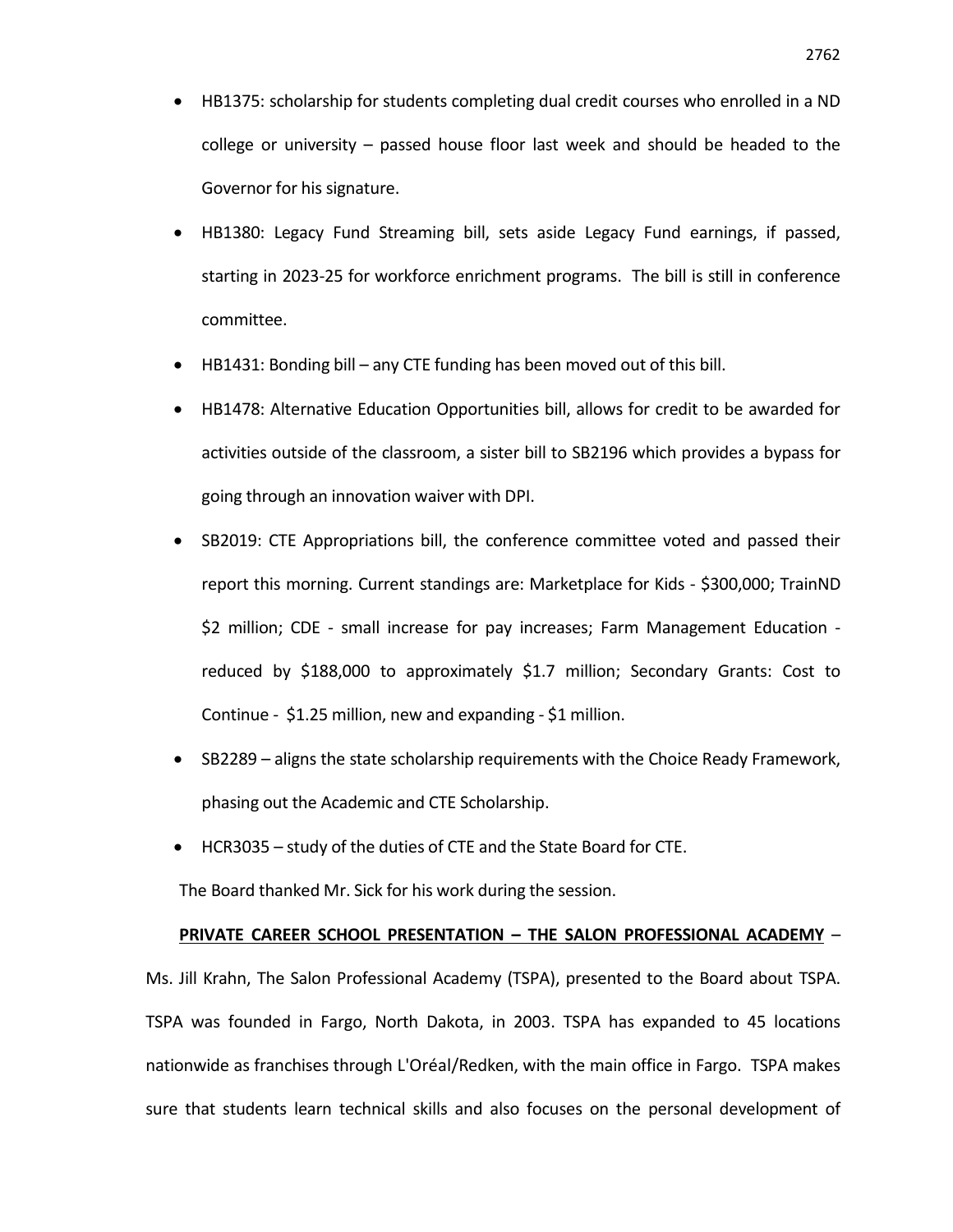students and the business aspects. TSPA graduates earn between \$36-48,000 in their first year with the potential to earn \$100,000+.

There was brief discussion on the availability of cosmetology and barber programs across the state.

The Board thanked Ms. Krahn for the presentation.

#### **PROGRAM ORIENTATION – CAREER DEVELOPMENT AND CAREER ADVISORS**

Ms. Kelly Pierce provided information on the Career Development and Career Advisors programs. Ms. Pierce has been the Career Advisor Supervisor since 2009 and added the role of Career Development Supervisor in 2010. Prior to her role at CTE at she was an elementary educator and counselor. She is nationally certified to be a Global Career Development Facilitator and an instructor for the training for Career Advisors. She is also certified to be a Facilitator of Career Development (FCD) Master Trainer which means she can teach others to be instructors within the state. She has represented CTE nationally with Advance Ed working on the kitchen cabinet for the new Career Clusters Framework, serves on a training and education council for the National Career Development Association, and on the career advisory council for "Because I Said I Would."

There are currently about 68 career development programs serving 128 schools with approximately 110 counselors. She has trained over 100 Career Advisors with about 13 currently serving in school districts and 2 at REAs.

Career Development programming is based on standards developed by the American School Counseling Association (2012 model) and the Career Ready Practices.

There are 2 programs at the postsecondary level; Bismarck State College and Sitting Bull College. NDSCS counselors are credentialed through CTE but the program does not receive funding through CTE.